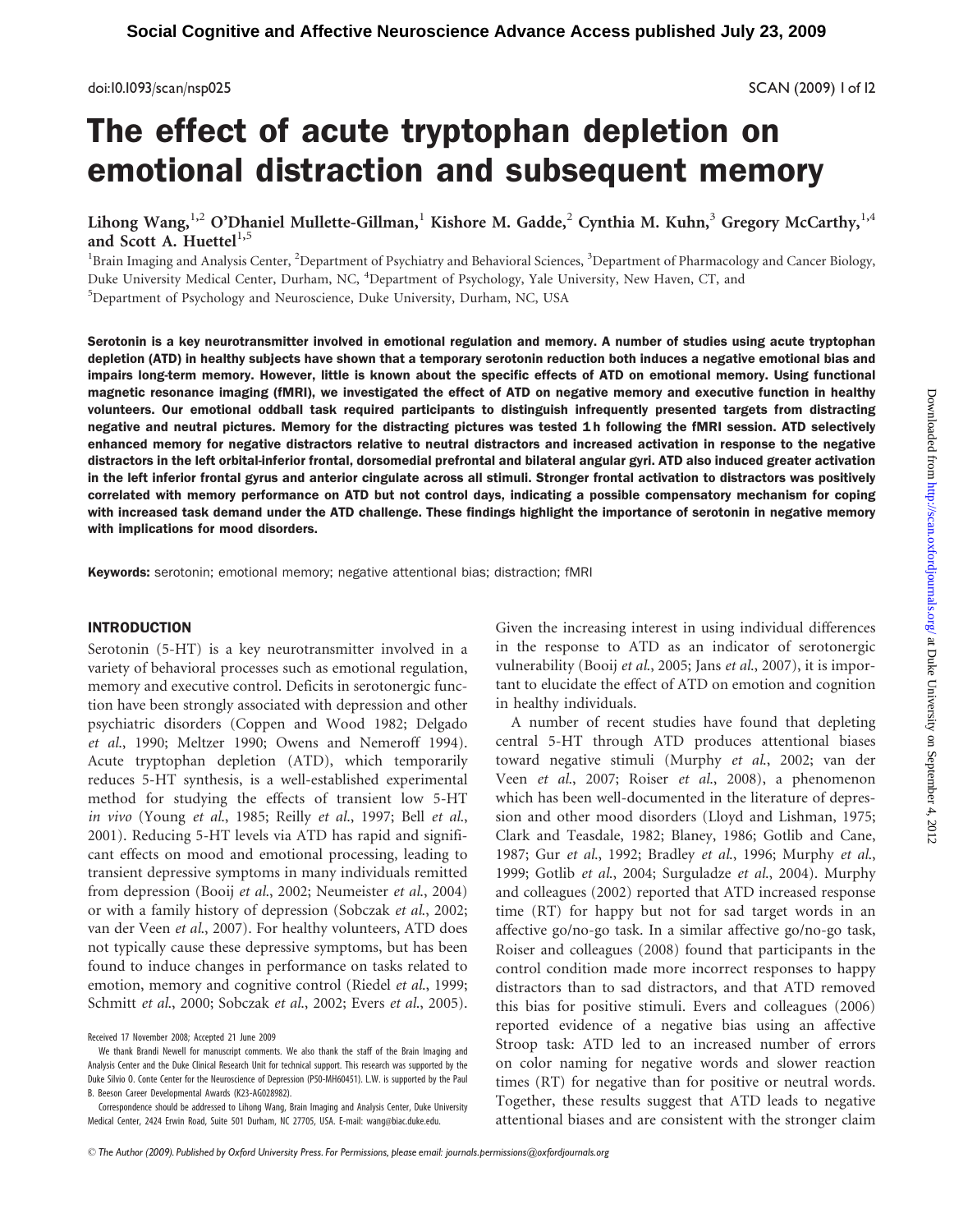that low serotonin plays a central role in the negative biases observed in mood disorders, although conflicting results exist (Harmer et al., 2003).

In addition to evoking a negative attentional bias, ATD also impairs long-term memory formation and memory consolidation (Riedel et al., 1999; Schmitt et al., 2000; Merens et al., 2007; Sambeth et al., 2008). However, little is known specifically regarding the effects of ATD on memory for stimuli with emotional content. Given that ATD tends to increase attention to negative stimuli, an intriguing hypothesis is that ATD might counterintuitively enhance recall of negative events even if memory performance is otherwise impaired. A neuroimaging study that used neutral words as stimuli asked subjects to indicate how pleasant/unpleasant they found each word (van der Veen et al., 2006). The authors did not find impaired memory during a subsequent memory test, but found decreased neural activation in the right hippocampus during encoding. Given that >70% of the stimuli were subjectively rated as 'pleasant' by the subjects, a lack of statistical power may have camouflaged an effect of ATD for negative memory encoding. To our knowledge, there is only one report in the literature that explicitly studied the effect of ATD on emotional memory. Klaassen and colleagues (2002) tested participants' memories for negative, neutral and positive words 6 and 24 h after the ingestion of the tryptophan-depleted drink. ATD preferentially impaired recall of neutral and positive words, while leaving the recall of negative stimuli intact. Since the results did not show enhanced memory for negative stimuli, the question of a negative memory bias remains unanswered. Therefore, it is necessary to further clarify the effects of ATD on the encoding of negative stimuli into memory.

The reported effects of ATD on executive function are varied. Some studies have reported that ATD improved executive function (Schmitt et al., 2000; Murphy et al., 2002; Gallagher et al., 2003; Evers et al., 2006; Scholes et al., 2007), some have shown no effects (Gallagher et al., 2003; Hughes et al., 2003), while others have found no behavioral effects despite ATD-induced changes in brain function. Allen and colleagues found that ATD attenuated activation in the right dorsolateral prefrontal cortex (dlPFC) in a two-back task, even though there were no effects of ATD on task performance (Allen et al., 2006). Horacek and colleagues observed increased activation in bilateral medial frontal cortex, anterior cingulate and left dlPFC during the Stroop task; again, behavioral measures for both tasks remained constant across ATD and control conditions (Horacek et al., 2005). The dlPFC is highly sensitive to serotonergic modulation (Yatham et al., 2001), and dysfunction of this region has been consistently found in depressed patients (Siegle et al., 2006; Steele et al., 2006; Roiser et al., 2008). Clarifying whether low serotonin directly alters the function of the dorsal executive system will deepen our understanding of the neuropathology of depression.

In the current study, we investigated the effect of ATD on attentional bias, emotional memory and executive control. We employed an emotional oddball task to allow us to separately examine the neural processes involved in emotional and executive processing (Yamasaki et al., 2002; Wang et al., 2005) and a subsequent recognition task to examine the successful encoding of negative pictures. While negative memory bias has been associated with increased amygdalar activation in individuals with major depression (Hamilton and Gotlib, 2008), top-down neuroadaptive processes may play a more important role in emotional memory within healthy subjects (Evers et al., 2005; Fusar-Poli et al., 2007; van der Veen et al., 2007; Roiser et al., 2008). Therefore, we hypothesized that the effects of ATD upon negative memory bias would be driven by changes in prefrontal and/or amygdalar activation following the processing of emotionally negative stimuli. We further hypothesized that ATD would decrease activation in the dorsal executive system during the target detection task, but would not change the participants' detection accuracy. Examination of both emotional and executive function allowed us to dissociate regions that are sensitive to the modulation of serotonin, regardless of the task, from those that are selectively sensitive to serotonin during particular cognitive processes.

## **METHODS**

Thirteen healthy volunteers (seven males, mean  $\pm$  s.d.  $age = 24.4 \pm 3.2$  years) participated in the study. Participants were screened by phone and by written questionnaires for history of neurological and psychiatric disorders, drug abuse and current medication use. All participants were screened for current depression using the Zung Self-Rating Depression Scales (scores <34). No participant reported any prior history of depression, other neurologic or psychiatric illness or drug addiction (five participants reported some family history of depression). Data from one participant could not be analyzed due to technical issues, resulting in 12 participants in our reported analyses. All participants provided written informed consent under a protocol approved by the Institutional Review Board at Duke University Medical Center.

# Experimental design

In our emotional oddball task (Yamasaki et al., 2002), participants pressed a button with their right index finger when target stimuli appeared (circles) and pressed another button with their middle finger in response to all other stimuli; these nontargets included frequent standards (squares), as well as infrequent distractors (negative and neutral pictures). The pool of emotionally negative and neutral pictures was taken from the International Affective Picture System as well as our previous emotional oddball task (Wang et al., 2006). To avoid habituation effects, all of the distractors were trial-unique pictures within and across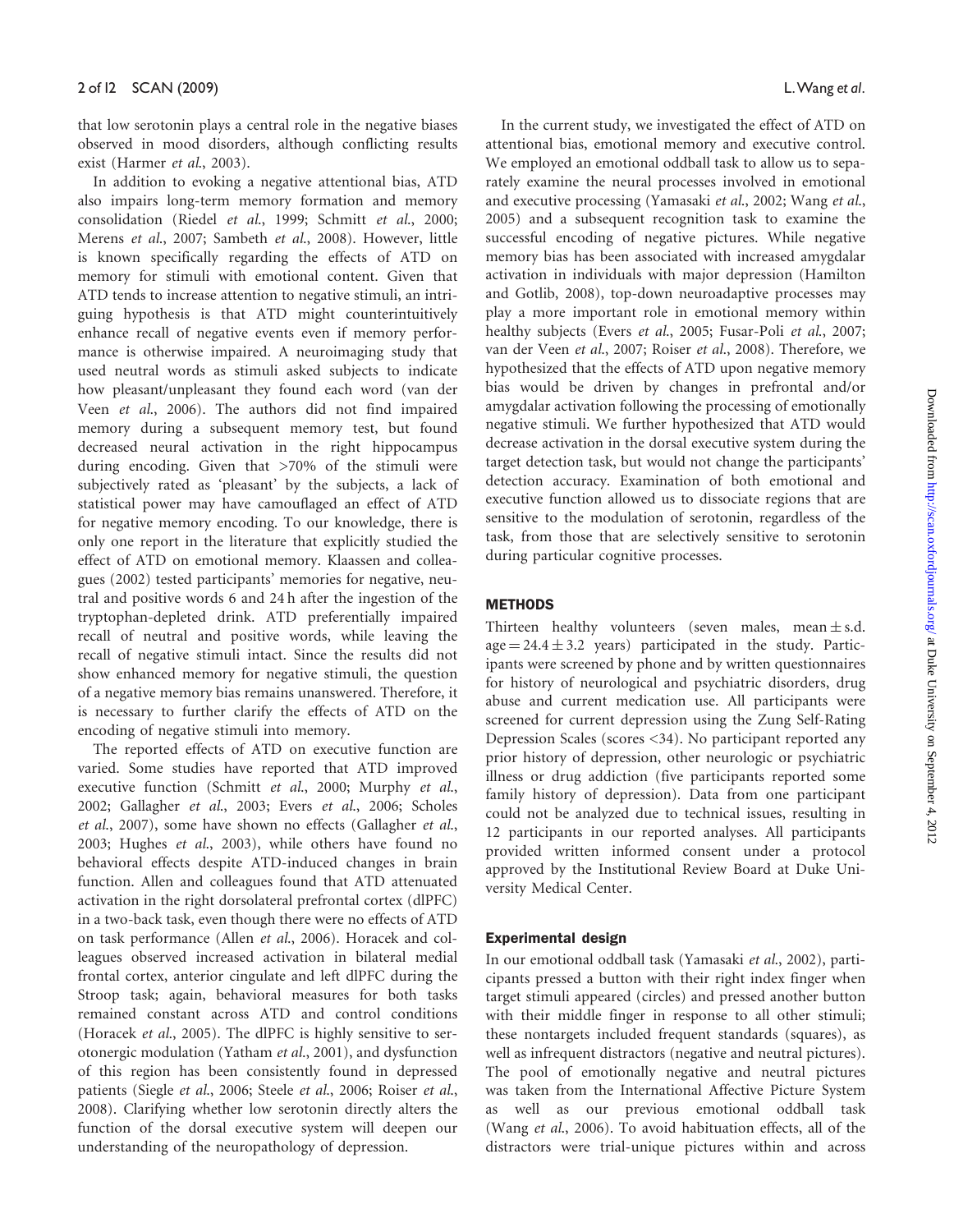

Fig. 1 (A) Percentage change of plasma total tryptophan level across time relative to baseline. Peak change was reached at 2:15 p.m. (5.5 hr after the ingestion of the tryptophan-depleted amino acid mixture); (B) Time flow of the procedures illustrating the relationship of the blood draw for measuring tryptophan level (red lines) with mood measurements (green lines), amino acid (AA) drink intake and fMRI scan. T0 to T8 indicate time in hours passed after the AA drink intake.

scanning sessions. Across seven runs, the frequency of each type of stimuli was: targets 5.3%, negative distractors 4%, neutral distractors 4% and standards 86.7%. Each stimulus was presented for 1500 ms with an inter-stimulus interval of 2000 ms. The rare stimuli (i.e. targets and distracting pictures) occurred randomly with 14–18 s between successive rare events.

One hour after the end of the scanning session, subjects participated in a rating and recognition task of 84 old and 84 new (42 negative, 42 neutral) images. Subjects were asked to rate the pictures on unpleasantness  $(1 = Not at All to$  $5 = \text{Very Unpleasant}$ , arousal  $(1 = \text{Not at all to } 5 = \text{Very}$ Aroused) and recognition (1 = Yes, 2 = Familiar, 3 = No). For the recognition task, the question was: 'Seen it inside the scanner today?' Since a 'Familiar' response has been shown to indicate low confidence and low memory accuracy (Sperling et al., 2003; Schon et al., 2004; Prince et al., 2005; Dennis et al., 2008), we collapsed both 'Familiar' and 'No' responses into the unremembered category in our data analyses.

#### Procedures

The experiment was conducted in three sessions: one preliminary session and two experimental sessions (ATD and control). The ATD and control sessions were presented in a counterbalanced order (across subjects) with 7–10 days separation. We used an open-label design, in which both the participants and the experimenters knew the identity (ATD or control) of the experimental session at the start

of each day. During the preliminary session, participants were screened and trained on the tasks. They were instructed to consume only foods that are low in tryptophan for the 24-h period prior to each experimental day and to fast on the mornings of the experimental sessions. At the start of each experimental session, subjects underwent a dietary recall for this 24-h period; no subjects consumed >500 mg of tryptophan.

For the experimental sessions (Figure 1), participants arrived at the laboratory at 8:30 a.m., where they completed a mood questionnaire and provided a blood sample. On the ATD day, participants then ingested a tryptophan-depleting amino acid drink, while on the control day subjects were given only water. Throughout the remainder of each session, participants regularly completed mood/anxiety questionnaires and underwent blood draws. We assessed levels of emotional valence and arousal using the Self-Assessment Manikin (Lang and Cuthbert, 1999), levels of stress using the Visual Analogue Scale (VAS), levels of mood using the Positive Affect and Negative Affect scale (PANAS) and levels of anxiety using the Spielberger State and Trait Anxiety Inventory (STAI-State). At noon, the subjects participated in a 2-h functional magnetic resonance imaging (fMRI) session that included the emotional oddball task as the final task, which was conducted between  $\sim$ 1:20 and 2:00 p.m.

#### The tryptophan depletion drink

For seven subjects (three males and four females), the contents of the tryptophan-depleted amino acid mixtures were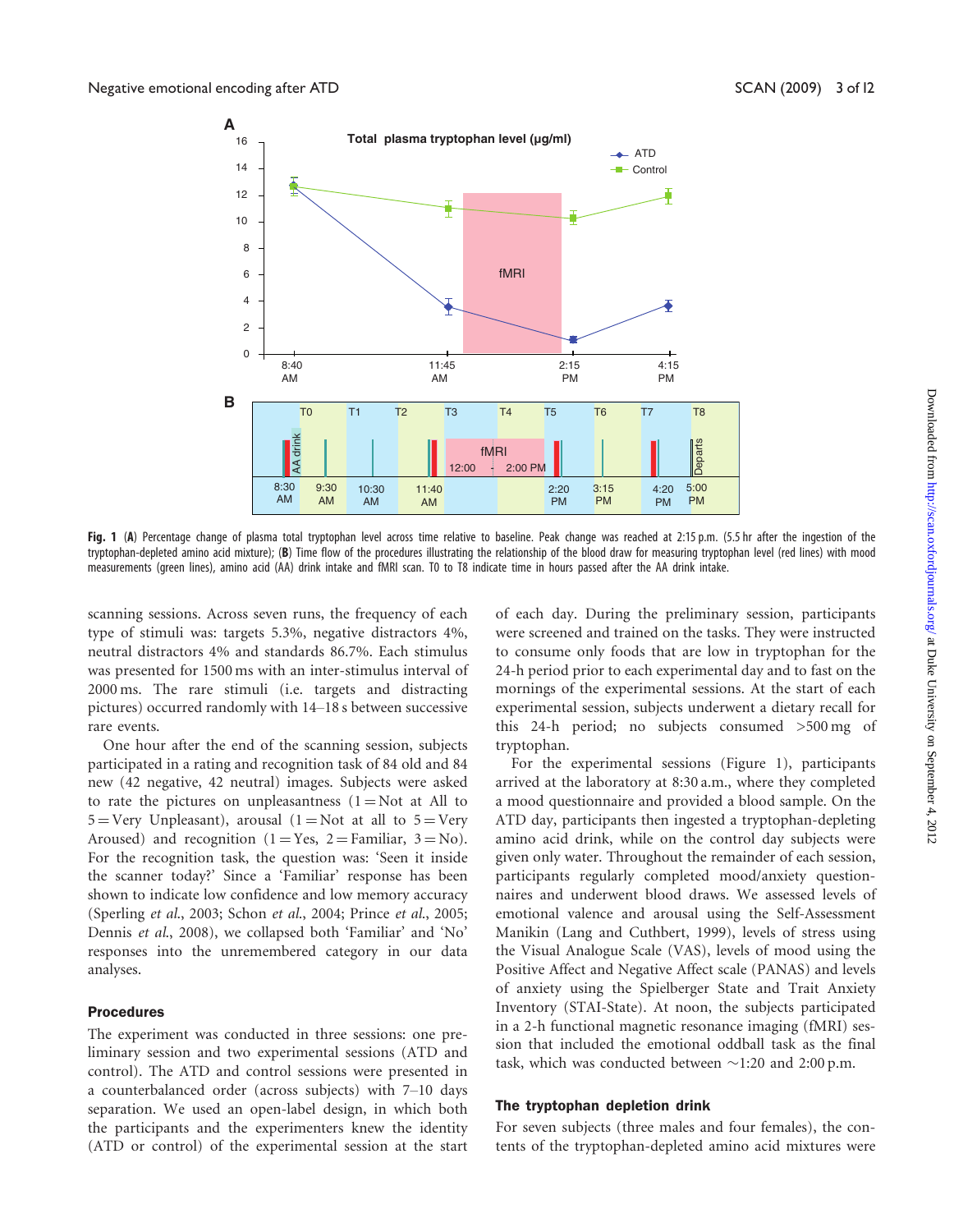the same as described by Young and colleagues(1985). The content of the drink was: 5.5 g L-alanine, 4.9 g L-arginine, 2.7 g L-cysteine, 3.2g L-glycine, 3.2 g L-histidine, 8 g L-isoleucine, 13.5 g L-leucine, 8.9 g L-lysine, 3.0 g methionine, 5.7 g L-phenylalanine, 12.2 g proline, 6.9 g L-serine, 6.9 g L-threonine, 6.9 g L-tyrosine and 8.9 g L-valine. Following some subjects' aversive responses (e.g. nausea and vomiting), we dropped the dosage to 80% of the original drink volume. No vomiting or nausea was reported with the reduced dosage. No significant differences in plasma tryptophan levels were found between the initial seven and later six subjects, suggesting that the 80% dosage is an effective ATD manipulation which allows us to avoid the side-effect of nausea that could potentially alter the subjects' behavior in some tasks.

# Biochemical measures

Blood samples (10 ml) were taken to determine plasma amino acid level. The blood was centrifuged and stored frozen at -80°C until analysis. High-performance liquid chromatography was used to determine plasma amino acid concentrations (van Eijk et al., 1994). Below we report the total tryptophan level (a combined measure of proteinbound and free plasma tryptophan). Total tryptophan and free plasma tryptophan are highly correlated and fall comparably after tryptophan depletion, so that total tryptophan provides a validated measure of the effectiveness of tryptophan depletion (Williams et al., 1999).

#### Image acquisition and analysis

Functional images were acquired using a 3.0-Tesla GE scanner at the Duke-UNC Brain Imaging and Analysis Center. After an initial localizer scan, we acquired two whole-brain structural images, a spoiled gradient-recalled acquisition  $T_1$ weighted image (matrix =  $256 \times 256 \times 180$ , 1 mm<sup>3</sup>) and a T<sub>2</sub>-weighted image (matrix =  $64 \times 64 \times 34$ , 3.8 mm<sup>3</sup>), both with slices parallel to the horizontal plane connecting the anterior and posterior commissures. For functional imaging, we acquired 34 slices in the same plane using a SENSE inverse spiral pulse sequence  $(TE = 32 \text{ ms}, TR = 2000 \text{ ms},$ FOV = 25.6 cm<sup>2</sup>, matrix = 64  $\times$  64  $\times$  34, 3.8 mm<sup>3</sup>).

The following pre-processing steps were carried out using FEAT (FMRI Expert Analysis Tool) Version 5.92, part of the FSL analysis package (FMRIB's Software Library, www.fmrib .ox.ac.uk/fsl): slice-timing alignment, motion correction, coregistration, removal of nonbrain voxels using Brain Extraction Tool, normalization, smoothing  $(5 \text{ mm}^3 \text{ kernel})$ and high-pass temporal filtering (1/60 Hz). Statistical results were thresholded at a voxel significance level of  $z > 2.3$  and a whole brain-corrected cluster significance threshold of  $P < 0.05$ .

The general linear model used for the first-level FSL FEAT analysis contained three types of events: negative distractors, neutral distractors and targets. Results were combined across runs, for each subject, using fixed-effects models. For the main effect of negative emotion, we used the contrast

negative > neutral  $\phi$  target, which was coded as  $(2, -1, -1)$ . For the main effect of target, we used the contrast target  $>$ (negative  $\phi$  neutral), which was coded as  $(2, -1, -1)$ . We identified region of interests (ROIs) in our third-level analysis of treatment (ATD, control) by stimulus type (negative, neutral, target) using a fixed-effects model, and then subjected the ROIs to additional across-subjects analyses. For those analyses, we calculated the peak hemodynamic response (at 6 s post stimulus), compared with a baseline from –4 to 0 s. An ANOVA was conducted on each ROI using an alpha level of P < 0.05 (two-tailed; full Bonferroni correction across ROIs).

To investigate the association of behavioral memory performance with neural blood oxygen level-dependent (BOLD) signals, we used memory accuracy as a covariate in the GLM model using random-effects analysis (FLAME1). We defined memory accuracy as hit rate minus false alarm (FA) rates (Sharot et al., 2007). (We note that similar regression analyses were conducted using mood and anxiety level as covariates, but those analyses revealed no significant results and are not discussed further).

### RESULTS

### Tryptophan and mood/anxiety measures

We successfully manipulated the plasma tryptophan level during the ATD session; the mean decrease in total plasma tryptophan level was 91% at the blood drawn immediately following the fMRI session (Figure 1).

The mood score measured by the VAS did not show significant differences between the 2 days, however, the Positive Affect (PA) score measured by the PANAS decreased on the ATD day at all measured time points compared with the control day. The decrease was significant from the control day both at 3 and 5 h following AA intake (Table 1). There was no significant change in the Negative Affect (NA) scores, the stress level or the arousal level. The anxiety level measured by STAT-state showed a significant decrease at the measurement immediately after completion of the fMRI scan, compared with the baseline measurement and those 1 and 2 h following scanning, suggesting a transient reduction in anxiety.

### Behavioral performance

There was no ATD treatment or interaction effect on RT or response accuracy. Replicating the findings of Yamasaki et al. (2002), there was a significant effect of stimulus type on RT  $[F(1,11) = 55.59, P < 0.001]$  with significant RT differences among the four types of stimuli (Negative  $>$  Neutral  $>$ Target > Standard); all pairwise differences were significant at  $P < 0.005$ .

The valance and arousal ratings for the distracting pictures were not significantly different between the 2 days. We examined the consistency of each subject's valence ratings on the pictures with our original valence codes, which were derived from ratings by healthy subjects in the previous studies (Wang et al., 2005). The valence ratings for each type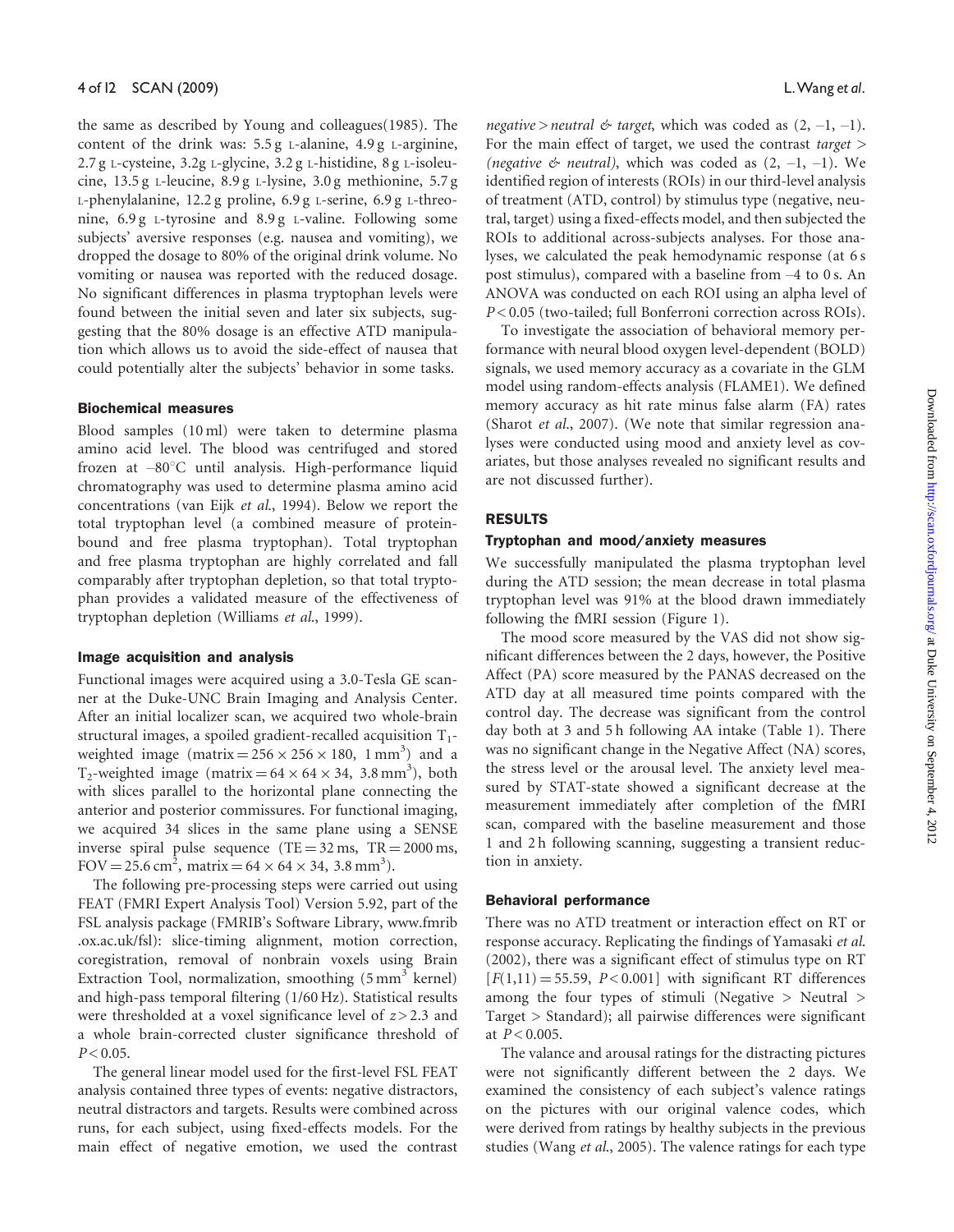Table 1 Mood, stressfulness and arousal level across time

|                      | Time                 | ATD                    | Control                | Treatment effect     | Time effect           | Treatment $\times$ Time  |
|----------------------|----------------------|------------------------|------------------------|----------------------|-----------------------|--------------------------|
| PA                   | T <sub>0</sub><br>T1 | 22.4(1.8)<br>21.2(1.7) | 26.3(1.8)<br>24.1(1.7) | $F = 3.92, P = 0.05$ | $F = 1.90, P = 0.084$ | $F = 0.76, P = 0.61$     |
|                      | T <sub>2</sub>       | 21(1.9)                | 27.3 (1.9)             |                      |                       |                          |
|                      | T3 <sup>a</sup>      | 21.5(1.7)              | 25(1.7)                | T3, ATD < Control    |                       |                          |
|                      | T5                   | 20.5(1.5)              | 24.6 (1.5)             | T5, ATD < Control    |                       |                          |
|                      | T6                   | 20.8(1.7)              | 24.2(1.7)              |                      |                       |                          |
|                      | T7                   | 23.3(1.8)              | 25.3(1.8)              |                      |                       |                          |
| ΝA                   | T <sub>0</sub>       | 11.5(0.9)              | 12.1(0.9)              | $F = 0.11, P = 0.75$ | $F = 1.67, P = 0.13$  | $F = 0.072$ , $P = 0.99$ |
|                      | T1                   | 11.4(0.6)              | 11.3(0.6)              |                      |                       |                          |
|                      | T <sub>2</sub>       | 11.1(0.3)              | 10.7(0.3)              |                      |                       |                          |
|                      | T <sub>3</sub>       | 11.3(0.4)              | 10.8(0.4)              |                      |                       |                          |
|                      | T <sub>5</sub>       | 11.9(0.6)              | 11.6(0.6)              |                      |                       |                          |
|                      | T6                   | 10.9(0.5)              | 11.0(0.5)              |                      |                       |                          |
|                      | T <sub>7</sub>       | 11.6(0.9)              | 11.8(0.9)              |                      |                       |                          |
| Stress (scores 1-7)  | T <sub>0</sub>       | 2.2(0.3)               | 2.3(0.3)               | $F = 0.24, P = 0.64$ | $F = 2.95, P = 0.11$  | $F = 0.54, P = 0.78$     |
|                      | T1                   | 2.2(0.2)               | 1.6(0.2)               |                      |                       |                          |
|                      | T <sub>2</sub>       | 1.7(0.3)               | 1.8(0.3)               |                      |                       |                          |
|                      | T <sub>3</sub>       | 2.1(0.2)               | 1.9(0.2)               |                      |                       |                          |
|                      | T <sub>5</sub>       | 2.6(0.3)               | 2.3(0.4)               |                      |                       |                          |
|                      | T6                   | 1.8(0.3)               | 1.9(0.3)               |                      |                       |                          |
|                      | T <sub>7</sub>       | 1.9(0.3)               | 1.8(0.3)               |                      |                       |                          |
| STAI-state           | T <sub>0</sub>       | 42.2(1.3)              | 41.5(1.2)              | $F = 0.03, P = 0.96$ | $F = 4.5, P < 0.001$  | $F = 0.69, P = 0.66$     |
|                      | T1                   | 41.9(1.1)              | 41.3(1.1)              |                      |                       |                          |
|                      | T <sub>2</sub>       | 40.4(1.4)              | 41.5 (1.4)             |                      |                       |                          |
|                      | T <sub>3</sub>       | 40.1(1.3)              | 40(1.2)                |                      |                       |                          |
|                      | $T5^a$               | 37.3 (1.4)             | 39.1(1.3)              |                      | $T5 <$ TO, T6 and T7  |                          |
|                      | T6                   | 41.2(1.4)              | 40.8(1.3)              |                      |                       |                          |
|                      | T7                   | 40.9 (1.8)             | 40.5(1.7)              |                      |                       |                          |
| Arousal (scores 1-9) | T <sub>0</sub>       | 3.2(1.2)               | 3.2(1.7)               | $F = 0.16, P = 0.70$ | $F = 1.32, P = 0.25$  | $F = 0.069, P = 0.99$    |
|                      | T1                   | 3.3(1.2)               | 3.4(1.5)               |                      |                       |                          |
|                      | T <sub>2</sub>       | 2.8(0.9)               | 2.7(1.0)               |                      |                       |                          |
|                      | T <sub>3</sub>       | 3.2(1.2)               | 3.2(1.8)               |                      |                       |                          |
|                      | T <sub>5</sub>       | 3.3(1.2)               | 3.5(1.7)               |                      |                       |                          |
|                      | T6                   | 2.9(1.5)               | 3.3(1.6)               |                      |                       |                          |
|                      | T <sub>7</sub>       | 3.8(1.9)               | 3.5(1.6)               |                      |                       |                          |

<sup>a</sup>Bonferroni post hoc test revealed a significant difference between the two conditions or the time points. TO-T7 refers to time (hours) past since the amino acid intake.

of picture were highly consistent with the original valence codes, and did not differ between treatment days. In the control session, the match for negative pictures was 96%  $(s.d. = 1\%)$ , and the match for neutral pictures was 91%  $(s.d. = 2\%)$ . In the ATD session, the match for neutral pictures was 95% (s.d.  $=$  2%), and the match for negative pictures was 92% (s.d.  $=$  3%). Given this agreement, we used the a priori valence codes for further analyses.

The post-scan memory test revealed a negative memory bias in the ATD session. An ANOVA on the memory accuracy (hit rates minus FA rates) yielded a significant effect of emotion (negative minus neutral) and an interaction effect of emotion by treatment (Figure 2B). Participants correctly recognized more negative pictures than neutral pictures across the 2 days and had a stronger effect of emotion in the ATD session than in the control session (Table 2). When averaged across negative and neutral pictures, there was no main effect of treatment on memory accuracy; that is the

averaged accuracy rate across negative and neutral pictures was similar for the ATD and control sessions. The correct rejection rate revealed a main treatment effect, indicating that the participants were better at discriminating new pictures (high correct rejection rate) and at discriminating new negative pictures on the ATD day than on the control day (Table 2).

To confirm that the increased correct rejection rate was due to increased sensitivity and not to a shift in decision criterion, we calculated the discrimination sensitivity  $(d')$ and the  $\beta$  choice bias ratio. We found a strong interaction effect on d'  $[F(1,23) = 12.13, P = 0.003]$  such that there was better discriminability for negative pictures relative to neutral pictures on the ATD session than during the control session ( $t = 2.87$ ,  $P = 0.02$ ). We did not find a significant difference in the  $\beta$  ratio between the ATD session and the control session. Thus, we conclude that ATD led to better memory and improved discrimination for negative stimuli.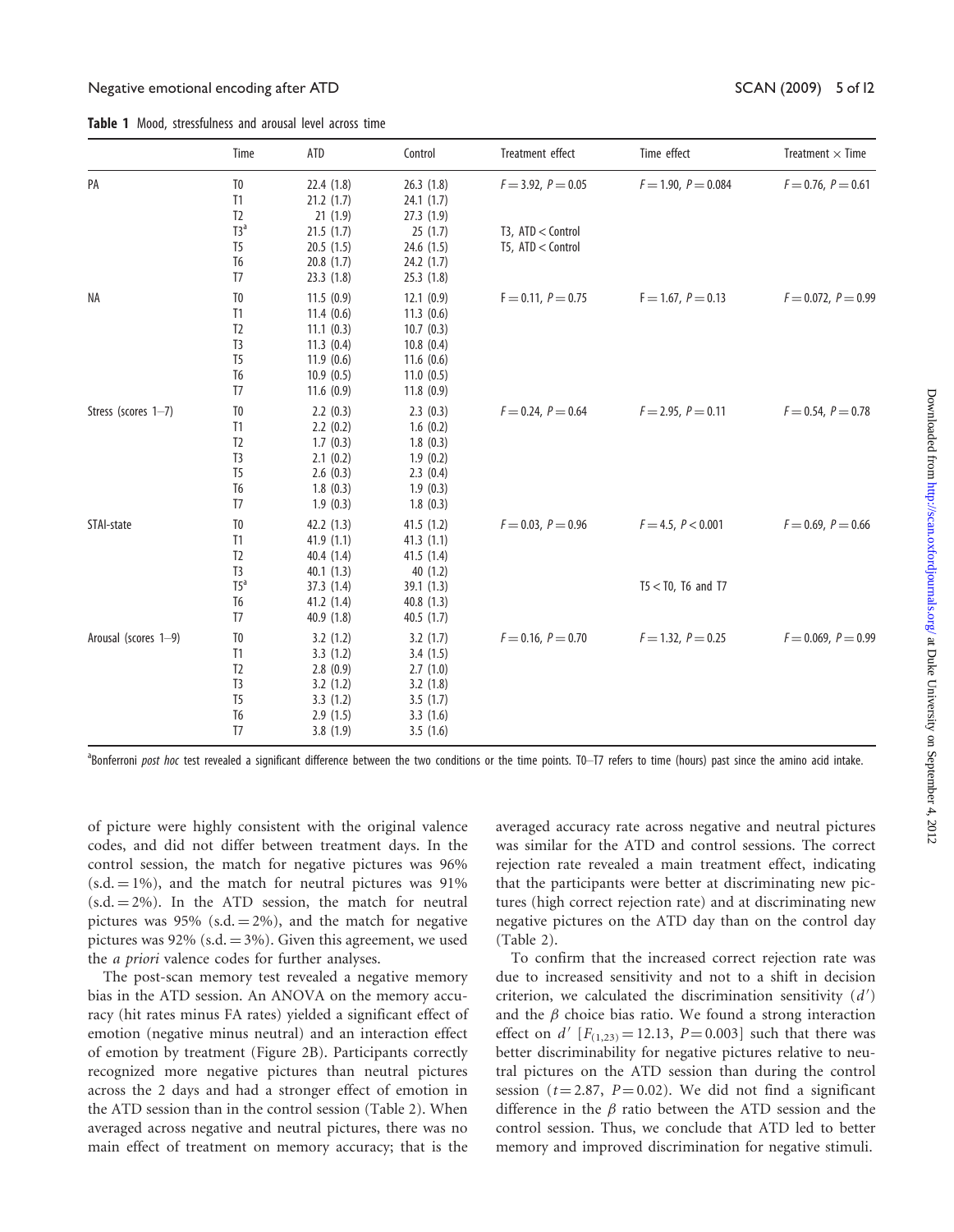

Fig. 2 (A) Illustration of the emotional oddball task (Wang et al., 2008); (B) Memory performance measured by memory accuracy (Hits-FA) on the subsequent memory test 1 h after the fMRI scan. During the ATD session, subjects exhibited an enhanced memory bias for negative pictures relative to neutral pictures.  $*$  paired t-test,  $P < 0.05$ .

|  |  |  | Table 2 The memory performance and ANOVA analysis |  |  |  |
|--|--|--|---------------------------------------------------|--|--|--|
|--|--|--|---------------------------------------------------|--|--|--|

|                   | ATD mean (s.d.) | Control mean (s.d.) | Treatment effect           | Stimulus type effect         | Interaction                 |
|-------------------|-----------------|---------------------|----------------------------|------------------------------|-----------------------------|
| <b>Hits</b>       |                 |                     | $F(1,22) = 0.35 P = 0.56$  | $F(1,22) = 14.5$ $P = 0.001$ | $F(1,22) = 4.401 P = 0.048$ |
| Negative          | 57.7 (20.4)     | 50.8 (19.6)         |                            |                              |                             |
| Neutral           | 38.3 (24.2)     | 44.9 (21.6)         |                            |                              |                             |
| Hits—FA           |                 |                     | $F(1,22) = 0.35 P = 0.56$  | $F(1,22) = 4.34 P = 0.047$   | $F(1,22) = 10.01 P = 0.004$ |
| Negative          | 52.8 (20.5)     | 32.2(24.2)          |                            |                              |                             |
| Neutral           | 33.4 (25.6)     | 35.1(19.2)          |                            |                              |                             |
| Correct rejection |                 |                     | $F(1,22) = 4.43 P = 0.047$ | $F(1,22) = 4.99 P = 0.036$   | $F(1,22) = 3.99 P = 0.036$  |
| Negative          | 95.1(4.3)       | 81.3(18.3)          |                            |                              |                             |
| Neutral           | 95.2(4.6)       | 90.2(13.7)          |                            |                              |                             |

Notes: All planned paired comparisons were significant ( $P < 0.05$ ).

#### fMRI results

The ANOVA analyses (Table 3) revealed significant main effects of treatment (ATD, control) and stimulus type (negative, neutral, target). Collapsing across stimulus types, ATD significantly increased activation in the inferior frontal gyrus (IFG, BA45), dorsomedial prefrontal cortex (dmPFC) and dorsal anterior cingulate cortex (dACC, BA32) (Figure 3).

The ANOVA analyses yielded a significant main effect of stimulus type (Table 3). The negative stimuli induced significantly stronger activation in the dmPFC, vmPFC (ventromedial prefrontal cortex), bilateral ventrolateral prefrontal cortex (vlPFC, both BA45 and BA47), bilateral middle temporal cortex, hippocampus, bilateral fusiform gyrus and precuneus. The target stimuli revealed significantly greater activation in the dlPFC, dACC, insula, motor and sensory cortex, supplementary motor cortex (SMA), inferior parietal cortex and cerebellum. In summary, the effect of stimulus type confirmed our previous findings that the task activated the ventral emotional system in response to negative stimuli

and activated the dorsal executive system in response to attentional targets (Yamasaki et al., 2002; Wang et al., 2005).

The interactive effect of treatment by stimulus type was found in the left orbital part of the IFG (orbital-IFG, BA47), dmPFC and bilateral angular gyrus and middle temporal cortex areas (Table 3, Figure 4). All of these regions revealed stronger activation to negative distractors than to neutral distractors or targets across both sessions ( $P < 0.001$ ) in all comparisons). All three regions also showed significantly stronger activations for negative stimuli in the ATD session compared with the control session. That is, ATD selectively increased activation to negative distractors in these regions.

Targets evoked de-activation in the dmPFC and the angular gyrus (AG) in the control condition, and ATD evoked deeper deactivation to targets in the dmPFC (Figure 4B). The differential de-activation in these regions was confirmed using a voxel-based paired t-test on the activation in response to targets. Notably, the ATD-induced enhancement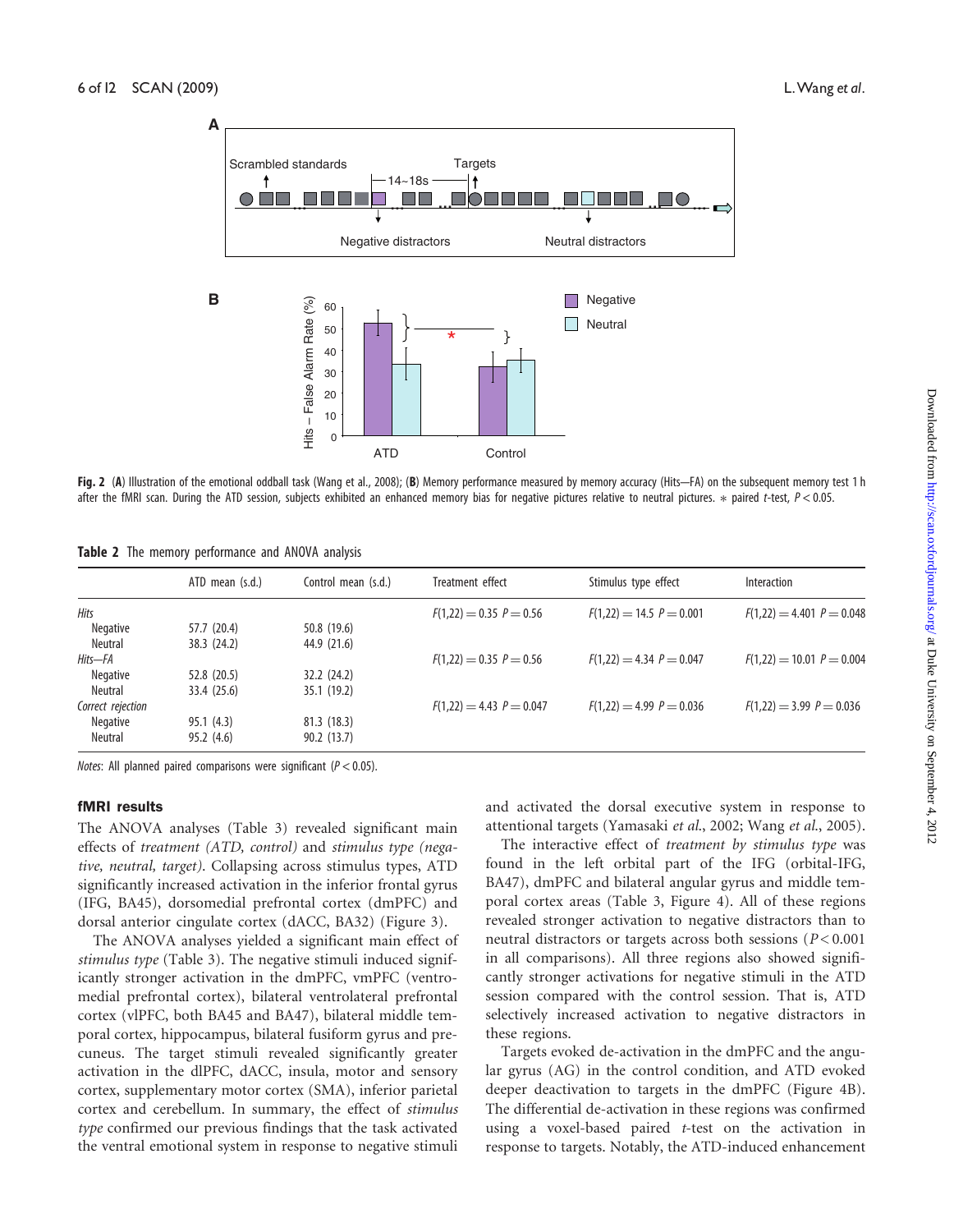| Table 3 Regions showing a main effect or an interaction effect using voxel-based analysis (cluster corrected, $Z > 2.3$ , $P < 0.05$ ) |  |  |
|----------------------------------------------------------------------------------------------------------------------------------------|--|--|
|----------------------------------------------------------------------------------------------------------------------------------------|--|--|

| <b>Treatment effect</b><br>$ATD >$ Control<br>657<br>BA6<br>$\overline{2}$<br>Right SMA<br>10 <sup>°</sup><br>64<br>Right ACC<br><b>BA24</b><br>12<br>26<br>28<br>BA32<br>8<br>Right middle cingulate cortex<br>16<br>36<br>BA32<br>$-2$<br>Left SMA<br>6<br>52<br>415<br>Left IFG<br>BA13<br>$-38$<br>10<br>14<br>Left IFG<br><b>BA46</b><br>$-44$<br>18<br>26<br><b>BA45</b><br>$-54$<br>22<br>12<br>BA13<br>$-38$<br>18<br>8<br>Left insula<br><b>Stimulus effect</b><br>Negative > Neutral & Target<br>21745<br>Right inferior occipital cortex<br><b>BA18</b><br>42<br>$-82$<br>$-2$<br>Right cuneus<br><b>BA17</b><br>14<br>$-96$<br>10<br>Right calcarine<br><b>BA17</b><br>16<br>$-92$<br>2<br>34<br>$-84$<br>10<br>Right middle occipital cortex<br><b>BA19</b><br>30<br><b>BA19</b><br>$-58$<br>$-10$<br>Right fusiform gyrus<br>$-12$<br>$-94$<br>Left calcarine<br><b>BA17</b><br>$-2$<br>$-30$<br>Left fusiform gyrus<br><b>BA19</b><br>$-54$<br>$-14$<br>2580<br>$-8$<br>Left dmPFC<br><b>BA10</b><br>62<br>28<br>BA9<br>$-6$<br>58<br>32<br>BA8<br>$-6$<br>50<br>44<br>Left IFG<br>$-50$<br>2520<br><b>BA45</b><br>26<br>14<br>Left orbital-inferior frontal<br><b>BA11</b><br>$-26$<br>30<br>$-20$<br>1322<br>Right IFG<br><b>BA45</b><br>56<br>28<br>$\overline{4}$<br>Right orbital-inferior frontal<br><b>BA47</b><br>26<br>28<br>$-14$<br>Left vmPFC<br><b>BA11</b><br>$-4$<br>44<br>$-18$<br>703<br>$\overline{4}$<br>Right vmPFC<br><b>BA11</b><br>44<br>$-20$<br>Left hippocampus<br>$-22$<br>$-10$<br>$-16$<br>Right posterior cingulate<br><b>BA31</b><br>$\overline{2}$<br>$-56$<br>24<br>47 697<br>Left postcentral cortex<br><b>BA40</b><br>$-42$<br>$-36$<br>58<br>Target > Negative & Neutral<br>Left precentral cortex<br>BA6<br>$-32$<br>$-22$<br>68 |  | Regions and Subregions         | BA          | Χ  | Υ     | Ζ  | $z$ -value |
|--------------------------------------------------------------------------------------------------------------------------------------------------------------------------------------------------------------------------------------------------------------------------------------------------------------------------------------------------------------------------------------------------------------------------------------------------------------------------------------------------------------------------------------------------------------------------------------------------------------------------------------------------------------------------------------------------------------------------------------------------------------------------------------------------------------------------------------------------------------------------------------------------------------------------------------------------------------------------------------------------------------------------------------------------------------------------------------------------------------------------------------------------------------------------------------------------------------------------------------------------------------------------------------------------------------------------------------------------------------------------------------------------------------------------------------------------------------------------------------------------------------------------------------------------------------------------------------------------------------------------------------------------------------------------------------------------------------------------------------------------------------------------------------|--|--------------------------------|-------------|----|-------|----|------------|
|                                                                                                                                                                                                                                                                                                                                                                                                                                                                                                                                                                                                                                                                                                                                                                                                                                                                                                                                                                                                                                                                                                                                                                                                                                                                                                                                                                                                                                                                                                                                                                                                                                                                                                                                                                                      |  |                                |             |    |       |    |            |
|                                                                                                                                                                                                                                                                                                                                                                                                                                                                                                                                                                                                                                                                                                                                                                                                                                                                                                                                                                                                                                                                                                                                                                                                                                                                                                                                                                                                                                                                                                                                                                                                                                                                                                                                                                                      |  |                                |             |    |       |    | 4.03       |
|                                                                                                                                                                                                                                                                                                                                                                                                                                                                                                                                                                                                                                                                                                                                                                                                                                                                                                                                                                                                                                                                                                                                                                                                                                                                                                                                                                                                                                                                                                                                                                                                                                                                                                                                                                                      |  |                                |             |    |       |    | 4.03       |
|                                                                                                                                                                                                                                                                                                                                                                                                                                                                                                                                                                                                                                                                                                                                                                                                                                                                                                                                                                                                                                                                                                                                                                                                                                                                                                                                                                                                                                                                                                                                                                                                                                                                                                                                                                                      |  |                                |             |    |       |    | 3.71       |
|                                                                                                                                                                                                                                                                                                                                                                                                                                                                                                                                                                                                                                                                                                                                                                                                                                                                                                                                                                                                                                                                                                                                                                                                                                                                                                                                                                                                                                                                                                                                                                                                                                                                                                                                                                                      |  |                                |             |    |       |    | 3.71       |
|                                                                                                                                                                                                                                                                                                                                                                                                                                                                                                                                                                                                                                                                                                                                                                                                                                                                                                                                                                                                                                                                                                                                                                                                                                                                                                                                                                                                                                                                                                                                                                                                                                                                                                                                                                                      |  |                                |             |    |       |    | 4.1        |
|                                                                                                                                                                                                                                                                                                                                                                                                                                                                                                                                                                                                                                                                                                                                                                                                                                                                                                                                                                                                                                                                                                                                                                                                                                                                                                                                                                                                                                                                                                                                                                                                                                                                                                                                                                                      |  |                                |             |    |       |    | 4.05       |
|                                                                                                                                                                                                                                                                                                                                                                                                                                                                                                                                                                                                                                                                                                                                                                                                                                                                                                                                                                                                                                                                                                                                                                                                                                                                                                                                                                                                                                                                                                                                                                                                                                                                                                                                                                                      |  |                                |             |    |       |    | 3.48       |
|                                                                                                                                                                                                                                                                                                                                                                                                                                                                                                                                                                                                                                                                                                                                                                                                                                                                                                                                                                                                                                                                                                                                                                                                                                                                                                                                                                                                                                                                                                                                                                                                                                                                                                                                                                                      |  |                                |             |    |       |    | 3.6        |
|                                                                                                                                                                                                                                                                                                                                                                                                                                                                                                                                                                                                                                                                                                                                                                                                                                                                                                                                                                                                                                                                                                                                                                                                                                                                                                                                                                                                                                                                                                                                                                                                                                                                                                                                                                                      |  |                                |             |    |       |    |            |
|                                                                                                                                                                                                                                                                                                                                                                                                                                                                                                                                                                                                                                                                                                                                                                                                                                                                                                                                                                                                                                                                                                                                                                                                                                                                                                                                                                                                                                                                                                                                                                                                                                                                                                                                                                                      |  |                                |             |    |       |    | 22.3       |
|                                                                                                                                                                                                                                                                                                                                                                                                                                                                                                                                                                                                                                                                                                                                                                                                                                                                                                                                                                                                                                                                                                                                                                                                                                                                                                                                                                                                                                                                                                                                                                                                                                                                                                                                                                                      |  |                                |             |    |       |    | 20.8       |
|                                                                                                                                                                                                                                                                                                                                                                                                                                                                                                                                                                                                                                                                                                                                                                                                                                                                                                                                                                                                                                                                                                                                                                                                                                                                                                                                                                                                                                                                                                                                                                                                                                                                                                                                                                                      |  |                                |             |    |       |    | 20.2       |
|                                                                                                                                                                                                                                                                                                                                                                                                                                                                                                                                                                                                                                                                                                                                                                                                                                                                                                                                                                                                                                                                                                                                                                                                                                                                                                                                                                                                                                                                                                                                                                                                                                                                                                                                                                                      |  |                                |             |    |       |    | 19.7       |
|                                                                                                                                                                                                                                                                                                                                                                                                                                                                                                                                                                                                                                                                                                                                                                                                                                                                                                                                                                                                                                                                                                                                                                                                                                                                                                                                                                                                                                                                                                                                                                                                                                                                                                                                                                                      |  |                                |             |    |       |    | 15.1       |
|                                                                                                                                                                                                                                                                                                                                                                                                                                                                                                                                                                                                                                                                                                                                                                                                                                                                                                                                                                                                                                                                                                                                                                                                                                                                                                                                                                                                                                                                                                                                                                                                                                                                                                                                                                                      |  |                                |             |    |       |    | 20.6       |
|                                                                                                                                                                                                                                                                                                                                                                                                                                                                                                                                                                                                                                                                                                                                                                                                                                                                                                                                                                                                                                                                                                                                                                                                                                                                                                                                                                                                                                                                                                                                                                                                                                                                                                                                                                                      |  |                                |             |    |       |    | 16.8       |
|                                                                                                                                                                                                                                                                                                                                                                                                                                                                                                                                                                                                                                                                                                                                                                                                                                                                                                                                                                                                                                                                                                                                                                                                                                                                                                                                                                                                                                                                                                                                                                                                                                                                                                                                                                                      |  |                                |             |    |       |    | 8.79       |
|                                                                                                                                                                                                                                                                                                                                                                                                                                                                                                                                                                                                                                                                                                                                                                                                                                                                                                                                                                                                                                                                                                                                                                                                                                                                                                                                                                                                                                                                                                                                                                                                                                                                                                                                                                                      |  |                                |             |    |       |    | 8.3        |
|                                                                                                                                                                                                                                                                                                                                                                                                                                                                                                                                                                                                                                                                                                                                                                                                                                                                                                                                                                                                                                                                                                                                                                                                                                                                                                                                                                                                                                                                                                                                                                                                                                                                                                                                                                                      |  |                                |             |    |       |    | 8.27       |
|                                                                                                                                                                                                                                                                                                                                                                                                                                                                                                                                                                                                                                                                                                                                                                                                                                                                                                                                                                                                                                                                                                                                                                                                                                                                                                                                                                                                                                                                                                                                                                                                                                                                                                                                                                                      |  |                                |             |    |       |    | 8.91       |
|                                                                                                                                                                                                                                                                                                                                                                                                                                                                                                                                                                                                                                                                                                                                                                                                                                                                                                                                                                                                                                                                                                                                                                                                                                                                                                                                                                                                                                                                                                                                                                                                                                                                                                                                                                                      |  |                                |             |    |       |    | 7.6        |
|                                                                                                                                                                                                                                                                                                                                                                                                                                                                                                                                                                                                                                                                                                                                                                                                                                                                                                                                                                                                                                                                                                                                                                                                                                                                                                                                                                                                                                                                                                                                                                                                                                                                                                                                                                                      |  |                                |             |    |       |    | 8.68       |
|                                                                                                                                                                                                                                                                                                                                                                                                                                                                                                                                                                                                                                                                                                                                                                                                                                                                                                                                                                                                                                                                                                                                                                                                                                                                                                                                                                                                                                                                                                                                                                                                                                                                                                                                                                                      |  |                                |             |    |       |    | 7.25       |
|                                                                                                                                                                                                                                                                                                                                                                                                                                                                                                                                                                                                                                                                                                                                                                                                                                                                                                                                                                                                                                                                                                                                                                                                                                                                                                                                                                                                                                                                                                                                                                                                                                                                                                                                                                                      |  |                                |             |    |       |    | 8.41       |
|                                                                                                                                                                                                                                                                                                                                                                                                                                                                                                                                                                                                                                                                                                                                                                                                                                                                                                                                                                                                                                                                                                                                                                                                                                                                                                                                                                                                                                                                                                                                                                                                                                                                                                                                                                                      |  |                                |             |    |       |    | 8.07       |
|                                                                                                                                                                                                                                                                                                                                                                                                                                                                                                                                                                                                                                                                                                                                                                                                                                                                                                                                                                                                                                                                                                                                                                                                                                                                                                                                                                                                                                                                                                                                                                                                                                                                                                                                                                                      |  |                                |             |    |       |    | 3.92       |
|                                                                                                                                                                                                                                                                                                                                                                                                                                                                                                                                                                                                                                                                                                                                                                                                                                                                                                                                                                                                                                                                                                                                                                                                                                                                                                                                                                                                                                                                                                                                                                                                                                                                                                                                                                                      |  |                                |             |    |       |    | 7.63       |
|                                                                                                                                                                                                                                                                                                                                                                                                                                                                                                                                                                                                                                                                                                                                                                                                                                                                                                                                                                                                                                                                                                                                                                                                                                                                                                                                                                                                                                                                                                                                                                                                                                                                                                                                                                                      |  |                                |             |    |       |    | 14.2       |
|                                                                                                                                                                                                                                                                                                                                                                                                                                                                                                                                                                                                                                                                                                                                                                                                                                                                                                                                                                                                                                                                                                                                                                                                                                                                                                                                                                                                                                                                                                                                                                                                                                                                                                                                                                                      |  |                                |             |    |       |    | 11         |
|                                                                                                                                                                                                                                                                                                                                                                                                                                                                                                                                                                                                                                                                                                                                                                                                                                                                                                                                                                                                                                                                                                                                                                                                                                                                                                                                                                                                                                                                                                                                                                                                                                                                                                                                                                                      |  | Right inferior parietal cortex | <b>BA40</b> | 44 | $-48$ | 54 | 10.8       |
| 34<br><b>BA10</b><br>46<br>22<br>Right dIPFC                                                                                                                                                                                                                                                                                                                                                                                                                                                                                                                                                                                                                                                                                                                                                                                                                                                                                                                                                                                                                                                                                                                                                                                                                                                                                                                                                                                                                                                                                                                                                                                                                                                                                                                                         |  |                                |             |    |       |    | 8.12       |
| Left dIPFC<br><b>BA10</b><br>$-38$<br>48<br>26                                                                                                                                                                                                                                                                                                                                                                                                                                                                                                                                                                                                                                                                                                                                                                                                                                                                                                                                                                                                                                                                                                                                                                                                                                                                                                                                                                                                                                                                                                                                                                                                                                                                                                                                       |  |                                |             |    |       |    | 7.56       |
| BA6<br>$-2$<br>$-8$<br>54<br>Left SMA                                                                                                                                                                                                                                                                                                                                                                                                                                                                                                                                                                                                                                                                                                                                                                                                                                                                                                                                                                                                                                                                                                                                                                                                                                                                                                                                                                                                                                                                                                                                                                                                                                                                                                                                                |  |                                |             |    |       |    | 8.90       |
| <b>BA13</b><br>36<br>$-4$<br>14<br>Right insula                                                                                                                                                                                                                                                                                                                                                                                                                                                                                                                                                                                                                                                                                                                                                                                                                                                                                                                                                                                                                                                                                                                                                                                                                                                                                                                                                                                                                                                                                                                                                                                                                                                                                                                                      |  |                                |             |    |       |    | 6.85       |
| BA32<br>22<br>Left ACC<br>$-8$<br>32                                                                                                                                                                                                                                                                                                                                                                                                                                                                                                                                                                                                                                                                                                                                                                                                                                                                                                                                                                                                                                                                                                                                                                                                                                                                                                                                                                                                                                                                                                                                                                                                                                                                                                                                                 |  |                                |             |    |       |    | 6.12       |
| BA7<br>Left precuneus<br>$-6$<br>$-68$<br>52                                                                                                                                                                                                                                                                                                                                                                                                                                                                                                                                                                                                                                                                                                                                                                                                                                                                                                                                                                                                                                                                                                                                                                                                                                                                                                                                                                                                                                                                                                                                                                                                                                                                                                                                         |  |                                |             |    |       |    | 6.64       |
| Cerebellum<br>$-8$<br>$-6$<br>$-66$                                                                                                                                                                                                                                                                                                                                                                                                                                                                                                                                                                                                                                                                                                                                                                                                                                                                                                                                                                                                                                                                                                                                                                                                                                                                                                                                                                                                                                                                                                                                                                                                                                                                                                                                                  |  |                                |             |    |       |    | 5.66       |
| Treatment $\times$ Stimuli                                                                                                                                                                                                                                                                                                                                                                                                                                                                                                                                                                                                                                                                                                                                                                                                                                                                                                                                                                                                                                                                                                                                                                                                                                                                                                                                                                                                                                                                                                                                                                                                                                                                                                                                                           |  |                                |             |    |       |    |            |
| Negative > Neutral & Target<br>874<br>Left dmPFC<br>BA9<br>58<br>34<br>$-6$                                                                                                                                                                                                                                                                                                                                                                                                                                                                                                                                                                                                                                                                                                                                                                                                                                                                                                                                                                                                                                                                                                                                                                                                                                                                                                                                                                                                                                                                                                                                                                                                                                                                                                          |  |                                |             |    |       |    | 4.17       |
| Right dmPFC<br>BA9<br>$\overline{4}$<br>44<br>34<br>$ATD >$ control                                                                                                                                                                                                                                                                                                                                                                                                                                                                                                                                                                                                                                                                                                                                                                                                                                                                                                                                                                                                                                                                                                                                                                                                                                                                                                                                                                                                                                                                                                                                                                                                                                                                                                                  |  |                                |             |    |       |    | 3.69       |
| 703<br>Left middle temporal cortex<br>BA39<br>22<br>$-46$<br>$-66$                                                                                                                                                                                                                                                                                                                                                                                                                                                                                                                                                                                                                                                                                                                                                                                                                                                                                                                                                                                                                                                                                                                                                                                                                                                                                                                                                                                                                                                                                                                                                                                                                                                                                                                   |  |                                |             |    |       |    | 4.04       |
| Left angular gyrus<br><b>BA39</b><br>26<br>$-48$<br>$-70$                                                                                                                                                                                                                                                                                                                                                                                                                                                                                                                                                                                                                                                                                                                                                                                                                                                                                                                                                                                                                                                                                                                                                                                                                                                                                                                                                                                                                                                                                                                                                                                                                                                                                                                            |  |                                |             |    |       |    | 3.95       |
| Left supramarginal gyrus<br><b>BA40</b><br>$-48$<br>24<br>$-52$                                                                                                                                                                                                                                                                                                                                                                                                                                                                                                                                                                                                                                                                                                                                                                                                                                                                                                                                                                                                                                                                                                                                                                                                                                                                                                                                                                                                                                                                                                                                                                                                                                                                                                                      |  |                                |             |    |       |    | 3.34       |
| 570<br>Right middle temporal cortex<br>BA22<br>50<br>$-60$<br>12                                                                                                                                                                                                                                                                                                                                                                                                                                                                                                                                                                                                                                                                                                                                                                                                                                                                                                                                                                                                                                                                                                                                                                                                                                                                                                                                                                                                                                                                                                                                                                                                                                                                                                                     |  |                                |             |    |       |    | 4.25       |
| Right angular gyrus<br>BA39<br>48<br>$-60$<br>26                                                                                                                                                                                                                                                                                                                                                                                                                                                                                                                                                                                                                                                                                                                                                                                                                                                                                                                                                                                                                                                                                                                                                                                                                                                                                                                                                                                                                                                                                                                                                                                                                                                                                                                                     |  |                                |             |    |       |    | 4.25       |
| 552<br>Left orbital-inferior frontal<br>$-10$<br><b>BA47</b><br>$-46$<br>24                                                                                                                                                                                                                                                                                                                                                                                                                                                                                                                                                                                                                                                                                                                                                                                                                                                                                                                                                                                                                                                                                                                                                                                                                                                                                                                                                                                                                                                                                                                                                                                                                                                                                                          |  |                                |             |    |       |    | 4.47       |
| <b>BA47</b><br>$-44$<br>34<br>$-2$<br>Left orbital-orbital frontal                                                                                                                                                                                                                                                                                                                                                                                                                                                                                                                                                                                                                                                                                                                                                                                                                                                                                                                                                                                                                                                                                                                                                                                                                                                                                                                                                                                                                                                                                                                                                                                                                                                                                                                   |  |                                |             |    |       |    | 3.36       |

ACC, anterior cingulate cortex; IFG, inferior frontal cortex. x, y, z were in the Montreal Neurological Institute (MNI) space.

of de-activation in response to targets occurred in the default-mode network regions including: dmPFC, posterior cingulate and orbital-IFG (BA47).

# Correlations of neural activation with subsequent memory performance

In the ATD session, the memory accuracy score (hit rate minus FA rate) for both negative and neutral distractors was significantly correlated with activations in the visual cortex, fusiform gyrus and frontal regions including bilateral IFG, dACC and dmPFC (Table 4). However, during the control session, better memory performance was only correlated with activation in visual regions, and not with the frontal regions (Figure 5). ROI- based ANCOVA analysis using treatment (ATD, control) and memory performance as covariates (SPSS 15.0) confirmed a significant difference in the correlation of frontal activation with the memory performance between ATD and controls (left IFG,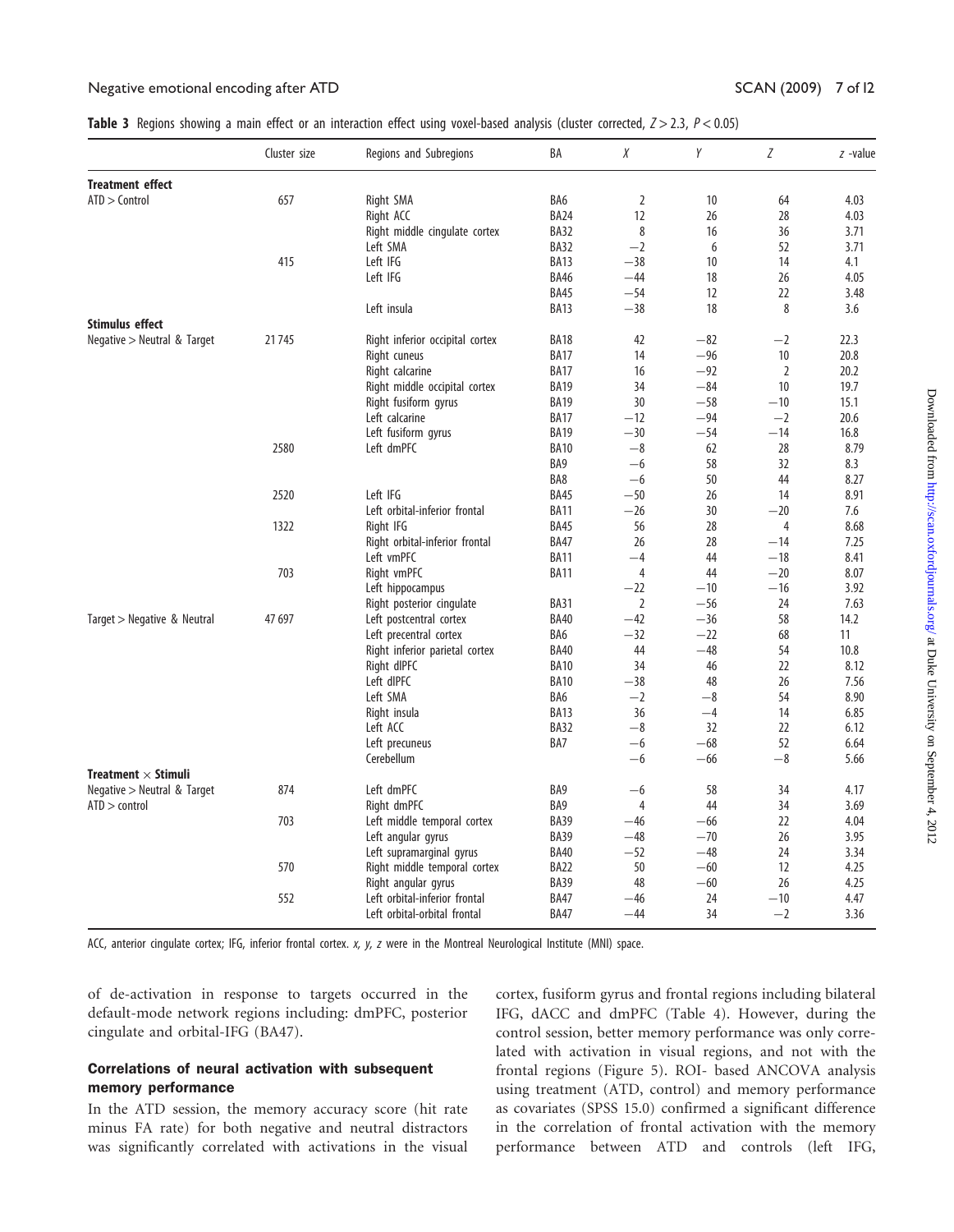

Fig. 3 Regions which showed significant treatment effect (cluster corrected,  $P < 0.05$ ), i.e. ATD> control session regardless of stimulus types (A and C) and nonindependent ROI box-and-whisker plots in these regions (B and D). (A and B) IFG, the inferior frontal gyrus (BA45); (C and D) dACC, dorsal anterior cingulate. There were significant treatment and stimulus type effects in both regions. The IFG was selectively activated by the negative distractors and the dACC was mainly activated by the targets.



Fig. 4 Regions which showed significant interaction effect (cluster corrected,  $P < 0.05$ ) of treatment (ATD, control)  $\times$  Stimulus type (Negative, Neutral, Target) using the voxelbased ANOVA analysis (A) and nonindependent ROI box-and-whisker plots in these regions (B) illustrating the BOLD signal change difference between ATD–control in response to each stimulus type. AG, Angular gyrus.

 $F = 5.775$ ,  $P = 0.026$ ; dmPFC,  $F = 4.538$ ,  $P = 0.045$ , Figure 5). Using independent ROIs based on the main effect of treatment (ATD, control) from the ANOVA analysis also confirmed the correlation (Figure 6, ATD,  $r = 0.76$ ,  $P = 0.004$ ; Control,  $r = 0.05$ ,  $P = 0.88$ ). We further tested whether or not the decreased PA could confound our results. We thus included the PA scores as a covariate in our analyses, and the effects of treatment day (i.e. as shown in the plots of Figures 5 and 6) were still significant. Thus, despite similar memory performance when collapsing negative and neutral stimuli, ATD led to increased frontal activation

compared to the control session. The correlations were not specific to negative distractors, but were robust across both distractor types.

#### **DISCUSSION**

The present study examined the effect of low brain tryptophan levels on emotional memory and executive function through acute tryptophan depletion. Consistent with our hypotheses, we found that ATD enhanced memory for negative pictures relative to neutral pictures (i.e. led to a negative memory bias) and increased activation to negative relative to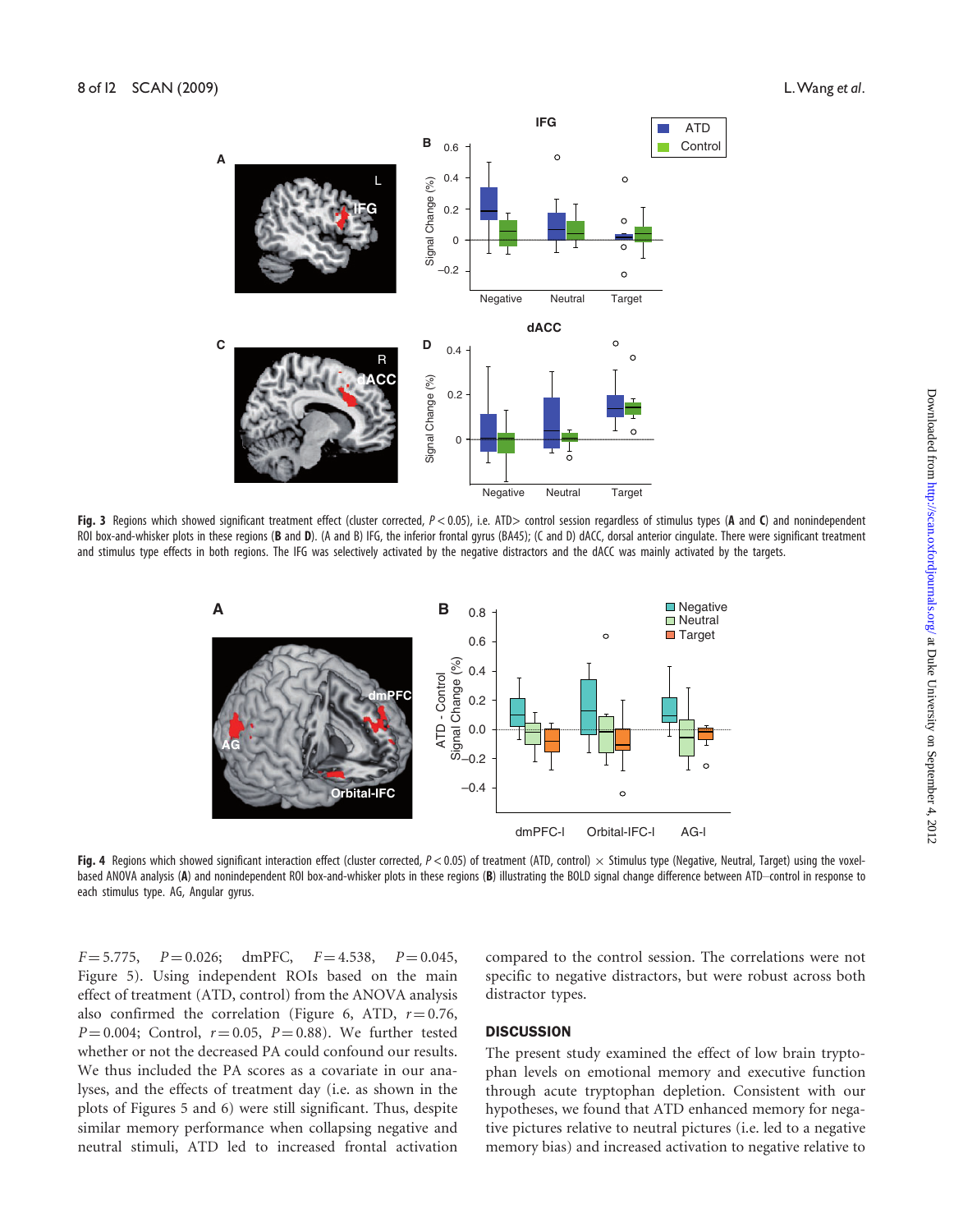| Regions and subregions          | BA          | Cluster size |       |       |       | z-value |
|---------------------------------|-------------|--------------|-------|-------|-------|---------|
| Right fusiform gyrus            | BA37        | 10835        | 36    | $-60$ | $-6$  | 9.61    |
| Right superior occipital cortex | <b>BA39</b> |              | 32    | $-72$ | 26    | 8.7     |
| Left fusiform gyrus             | BA37        |              | $-40$ | $-60$ | $-16$ | 9.13    |
| Left cuneus                     | <b>BA19</b> |              | $-28$ | $-88$ | 24    | 9.43    |
| Left IFG                        | <b>BA46</b> | 4633         | $-40$ | 20    | 22    | 8.92    |
| Left orbital-IFG                | <b>BA13</b> |              | $-44$ | 22    | $-8$  | 8.04    |
| Right IFG                       | <b>BA46</b> | 2563         | 48    | 18    | 24    | 9.78    |
| Right SMA                       | BA6         | 1793         |       | 12    | 46    | 7.22    |
| Right dACC                      | <b>BA32</b> |              |       | 20    | 34    | 6.89    |
| Left dmPFC                      | <b>BA10</b> | 387          | -8    | 62    | 14    | 5.61    |

**Table 4** Regions showing significant correlation with the strength of activations to distractors in voxel-based analysis (cluster corrected,  $Z > 2.3$ ,  $P < 0.05$ )

 $dACC =$  dorsol anterior cingulate cortex. x, y, z were in the MNI space.



Fig. 5 Brain activation maps: regions where activations were significantly correlated with memory for distractors in the ATD (A) and control (B) sessions (cluster corrected,  $P$  < 0.05); Plots showing the relationship of the memory accuracy (Hit-FA rate in x-axis) with the strength of activation (signal percentage change in y axis) in response to distractors in the left IFG (C and D) and the left and right FFG (blue and magenta dots, respectively) (E and F). (C and E) are results from the ATD session and D and F are results from the control session. The control session only revealed correlations in the visual areas, whereas the ATD session showed strong correlations in the frontal regions as well. The non-independent ROIS were derived from the voxel-based whole-brain analysis. FFG, fusiform gyrus.

neutral pictures in the left orbital-inferior frontal area (BA47), dmPFC and bilateral angular gyri. ATD also enhanced de-activation in the default-mode network regions during target detection, but did not influence targetdetection performance. Additionally, ATD induced nonstimulus specific effects in the form of stronger activations in the left IFG (BA45) and anterior cingulate (BA 32), regardless of stimulus type, that were correlated with overall memory performance.

Our results reveal enhanced memory for negative images relative to neutral images following ATD. Although we did not find a linear correlation of brain activation with the negative memory bias in the ATD session, we did find selectively greater activation to negative relative to neutral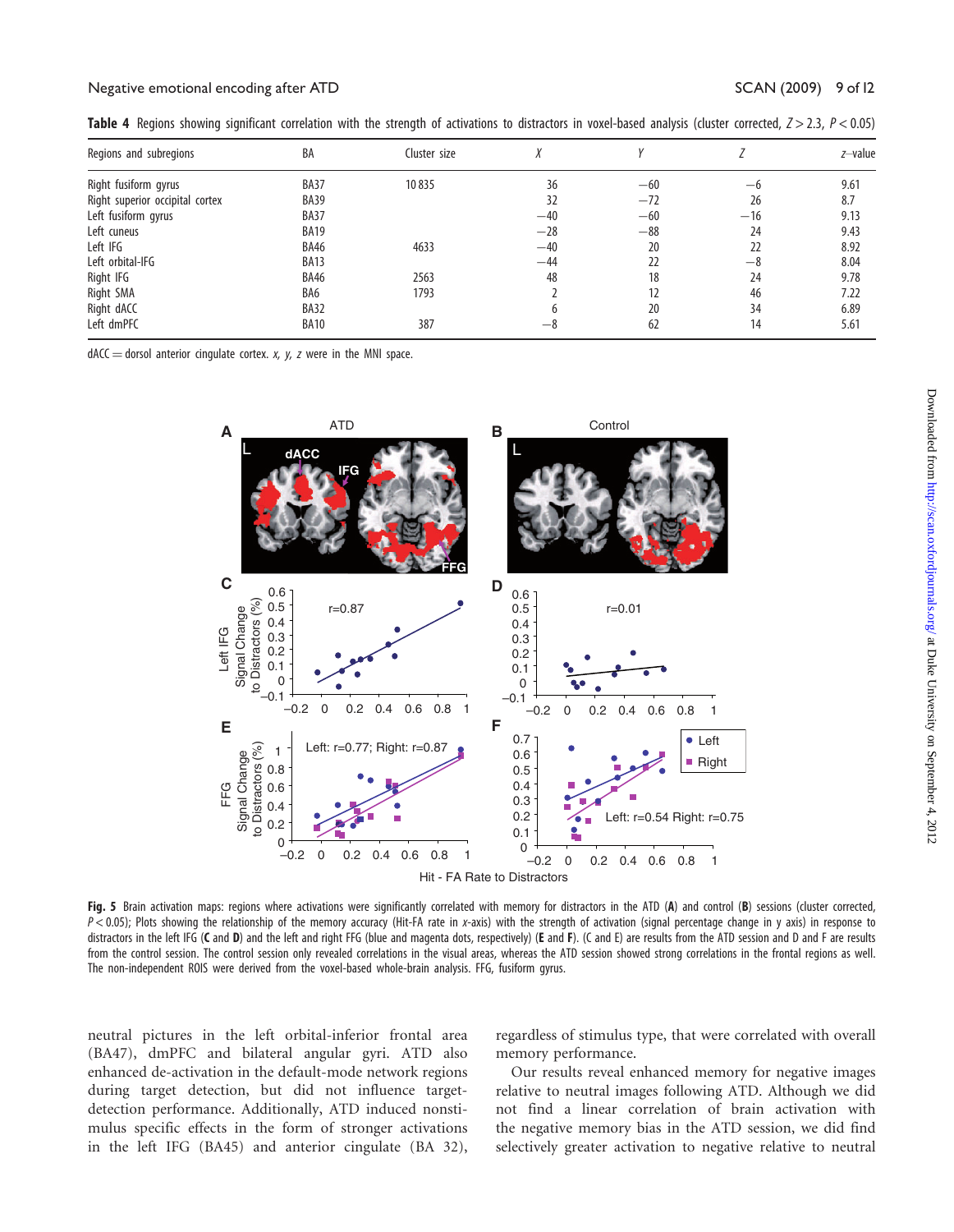

Fig. 6 Plots (A from the ATD session, B from the Control session). Plots confirming the relationship of the memory accuracy (Hit-FA rate in x-axis) with the strength of activation (signal percentage change in y-axis) in response to distractors in the left IFG using independent ROI defined by significant clusters which showed the main effect of treatment (ATD, control) from the ANOVA analysis (cluster corrected,  $P < 0.05$ ). IFG  $=$  inferior frontal gyrus

distractors in the left orbital-IFG (BA47), dmPFC and bilateral middle temporal cortex areas during the ATD session. The pattern of neural activities in these regions (bar graph of Figure 3) was consistent with the pattern of memory performance (Figure 2). Therefore, selectively increased activation to negative distractors in these regions during encoding might account for the negative memory bias in the ATD session.

The alteration of activations in the left orbital-inferior frontal gyrus (BA47), dmPFC and middle temporal cortex has been frequently reported in depressed patients (Steele et al., 2006; Fitzgerald et al., 2007), although the direction of changes varies depending on the task and the subjects' clinical status. Using a lenient threshold, we previously found that depressed patients showed increased activation in the orbital-IFG (BA47) when responding to negative stimuli during the emotional oddball task (Wang et al., 2008). The ATD-induced hyper-activation in the orbital-IFG in the current study suggests that low serotonin levels could be responsible for the increased activation observed in depressed patients in response to negative stimuli. Activity changes in these regions in healthy volunteers have also been reported in ATD studies using other types of tasks (Roiser et al., 2006; Fitzgerald et al., 2007).

Although ATD increased activation within the left IFG (BA45) and dACC in a task content-independent fashion, the bar graph in Figure 3 reveals that the effect was mainly driven by increased activation to the distractors during ATD. Furthermore, those who showed stronger activation in these frontal regions also had better memory for the distractors, regardless of distractor valence (Figure 5). The left IFG has been associated with successful inhibition of distraction (Dolcos et al., 2006), and the dACC has been associated with attention, error detection and online-monitoring (Carter et al., 1998). Given that the RT and accuracy for target detection were comparable between the ATD and control sessions, we speculate that the enhanced frontal activations in our study were related to effortful recruitment of neural activity in these regions for successful encoding of the

distractors due to stronger NA induced by the images while maintaining the constant task performance for target detection. Consistent with this interpretation, Evers and colleagues also found that ATD increased activation in the dmPFC during negative feedback (Evers et al., 2005). As an alternative possibility, the enhanced activation in the IFG to negative stimuli could also be due to stronger NA induced by the images per se under ATD.

Collectively, we found that ATD led to more targetinduced de-activation in regions of the default network (Raichle et al., 2001; Greicius et al., 2003). The task-induced default activity has been linked to the interruption of ongoing internal processing and a re-allocation of processing resources (Raichle et al., 2001; Greicius et al., 2003). McKiernan and colleagues reported that the magnitude of task-induced de-activation increased with task demands during an auditory target detection task (McKiernan et al., 2003). Thus, enhanced default negativity in the dmPFC and posterior cingulate during target detection in the ATD session could be a consequence of increased task demands in attentional re-allocation under tryptophan depletion (Ahveninen et al., 2002). Unlike depressed patients who showed decreased activation to targets in the dlPFC and slowed RT while performing this task (Wang et al., 2008), the changes in healthy subjects under ATD are too subtle to affect positive activation in the executive system or to affect behavioral performance.

A major limitation of our study was our use of an openlabel design. Theoretically, open knowledge of the experimental design could confound many of the measurements in the study (e.g. the reduced happiness at onset of the ATD day). However, we suggest that this design limitation cannot account for all of our results for three reasons. First, the low PA score was fairly constant during the ATD day rather than varying with tryptophan levels. Thus, we included positive affect scores as a covariate in our analyses, and the core conclusions of the study were still obtained. Second, there were no significant differences in stress, arousal or anxiety scores between the two days. Third, ATD specifically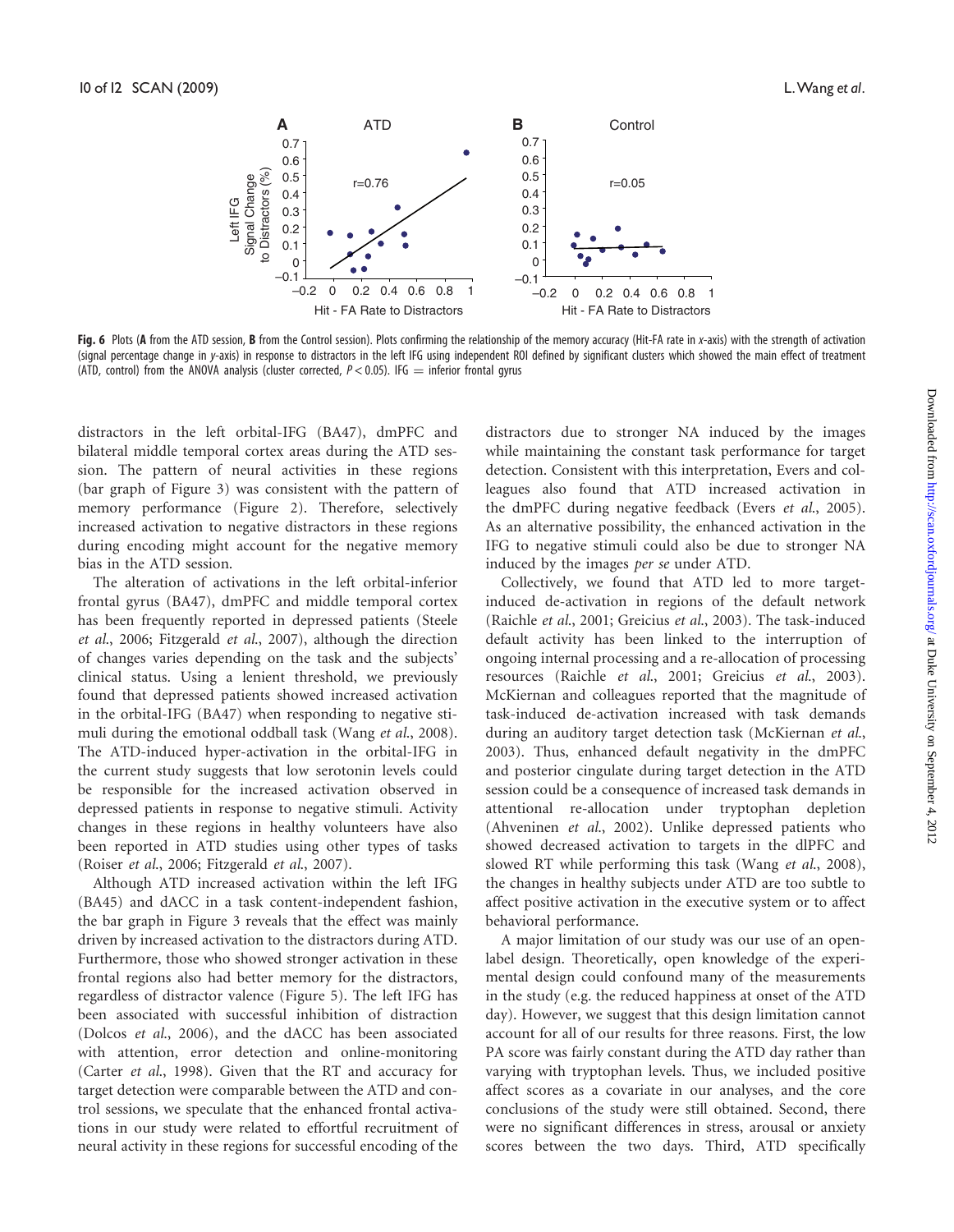enhanced memory to negative pictures but not neutral pictures, reflecting an interaction of ATD by emotional valence, not a main effect of ATD. As is true for all ATD studies, there is a possibility that the findings during the ATD condition are not purely a result of low serotonin, but rather reflect interactive effects of acute low serotonin on other neurotransmitters (Praschak-Rieder et al., 2005). Nevertheless, the findings using the open-label design provided a new addition to the literature, confirming effects of ATD on emotion and cognition.

In summary, we found that ATD did not cause a generalized decrement in memory performance. Rather, ATD selectively enhanced memory for negative stimuli, with concomitant increases in activation in frontal cortex. Together with enhanced de-activation in the default network, these results support the conception that ATD both alters brain systems for affective processing and leads to compensatory changes in brain systems for cognitive control.

#### **REFERENCES**

- Ahveninen, J., Kahkonen, S., Pennanen, S., Liesivuori, J., Ilmoniemi, R.J., Jaaskelainen, I.P. (2002). Tryptophan depletion effects on EEG and MEG responses suggest serotonergic modulation of auditory involuntary attention in humans. Neuroimage, 16, 1052–1.
- Allen, P.P., Cleare, A.J., Lee, F., et al. (2006). Effect of acute tryptophan depletion on pre-frontal engagement. Psychopharmacology, 187, 486–97.
- Bell, C., Abrams, J., Nutt, D. (2001). Tryptophan depletion and its implications for psychiatry. British Journal of Psychiatry, 178, 399–405.
- Blaney, P.H. (1986). Affect and memory: a review. Psychological bulletin, 99, 229–46.
- Booij, L., van der Does, A.J., Haffmans, P.M., Spinhoven, P., McNally, R.J. (2005). Acute tryptophan depletion as a model of depressive relapse: behavioural specificity and ethical considerations. British Journal of Psychiatry, 187, 148–54.
- Booij, L., Van der Does, W., Benkelfat, C., et al. (2002). Predictors of mood response to acute tryptophan depletion. A reanalysis. Neuropsychopharmacology, 27, 852–61.
- Bradley, B.P., Mogg, K., Millar, N. (1996). Implicit memory bias in clinical and non-clinical depression. Behaviour Research and Therapy, 34, 865–79.
- Carter, C.S., Braver, T.S., Barch, D.M., Botvinick, M.M., Noll, D., Cohen, J.D. (1998). Anterior cingulate cortex, error detection, and the online monitoring of performance. Science, 280, 747–9.
- Clark, D.M., Teasdale, J.D. (1982). Diurnal variation in clinical depression and accessibility of memories of positive and negative experiences. Journal of Abnormal Psychology, 91, 87–95.
- Cools, R., Calder, A.J., Lawrence, A.D., Clark, L., Bullmore, E., Robbins, T.W. (2005). Individual differences in threat sensitivity predict serotonergic modulation of amygdala response to fearful faces. Psychopharmacology, 180, 670–9.
- Cools, R., Robinson, O.J., Sahakian, B. (2008). Acute tryptophan depletion in healthy volunteers enhances punishment prediction but does not affect reward prediction. Neuropsychopharmacology, 33, 2291–9.
- Coppen, A., Wood, K. (1982). 5-Hydroxytryptamine in the pathogenesis of affective disorders. Advances in Biochemical Psychopharmacology, 34, 249–58.
- Delgado, P.L., Charney, D.S., Price, L.H., Aghajanian, G.K., Landis, H., Heninger, G.R. (1990). Serotonin function and the mechanism of antidepressant action. Reversal of antidepressant-induced remission by rapid depletion of plasma tryptophan. Archives of General Psychiatry, 47, 411–8.
- Dennis, N., Hayes, S.M., Prince, S.E., Madden, D.J., Huettel, S.A., Cabeza, R. (2008). Effects of aging on the neural correlates of successful item and source memory encoding. Journal of Experimental Psychology: Learning, Memory, and Cognition, 34, 791–808.
- Evers, E.A., Cools, R., Clark, L., et al. (2005). Serotonergic modulation of prefrontal cortex during negative feedback in probabilistic reversal learning. Neuropsychopharmacology, 30, 1138–47.
- Evers, E.A., van der Veen, FM., Jolles, J., Deutz, N.E., Schmitt, J.A. (2006). Acute tryptophan depletion improves performance and modulates the BOLD response during a Stroop task in healthy females. Neuroimage, 32, 248–55.
- Fitzgerald, P.B., Laird, A.R., Maller, J., Daskalakis, Z.J. (2007). A metaanalytic study of changes in brain activation in depression. Human Brain Mapping, 29, 683–95.
- Fusar-Poli, P., Allen, P., Lee, F., et al. (2007). Modulation of neural response to happy and sad faces by acute tryptophan depletion. Psychopharmacology, 193, 31–44.
- Gallagher, P., Massey, A.E., Young, A.H., McAllister-Williams, R.H. (2003). Effects of acute tryptophan depletion on executive function in healthy male volunteers. BMC Psychiatry, 3, 10.
- Gotlib, I.H., Cane, D.B. (1987). Construct accessibility and clinical depression: a longitudinal investigation. Journal of Abnormal Psychology, 96, 199–204.
- Gotlib, I.H., Krasnoperova, E., Yue, D.N., Joormann, J. (2004). Attentional biases for negative interpersonal stimuli in clinical depression. Journal of Abnormal Psychology, 113, 121–35.
- Greicius, M.D., Krasnow, B., Reiss, A.L., Menon, V. (2003). Functional connectivity in the resting brain: a network analysis of the default mode hypothesis. Proceedings of the National Academic of Sciences of the United States of America, 100, 253–8.
- Gur, R.C., Erwin, R.J., Gur, R.E., Zwil, A.S., Heimberg, C., Kraemer, H.C. (1992). Facial emotion discrimination: II. Behavioral findings in depression. Psychiatry Research, 42, 241–51.
- Hamilton, J.P., Gotlib, I.H. (2008). Neural Substrates of Increased Memory Sensitivity for Negative Stimuli in Major Depression. Biological Psychiatry, 63, 1155–62.
- Harmer, C.J., Rogers, R.D., Tunbridge, E., Cowen, P.J., Goodwin, G.M. (2003). Tryptophan depletion decreases the recognition of fear in female volunteers. Psychopharmacology, 167, 411-7.
- Horacek, J., Zavesicka, L., Tintera, J., et al. (2005). The effect of tryptophan depletion on brain activation measured by functional magnetic resonance imaging during the Stroop test in healthy subjects. Physiological Research, 54, 235–44.
- Hughes, J.H., Gallagher, P., Stewart, M.E., Matthews, D., Kelly, T.P., Young, A.H. (2003). The effects of acute tryptophan depletion on neuropsychological function. Journal of Psychopharmacology, 17, 300–9.
- Jans, L.A., Riedel, W.J., Markus, C.R., Blokland, A. (2007). Serotonergic vulnerability and depression: assumptions, experimental evidence and implications. Molecular Psychiatry, 12, 522–43.
- Klaassen, T., Riedel, W.J., Deutz, N.E., Van Praag, H.M. (2002). Mood congruent memory bias induced by tryptophan depletion. Psychological Medicine, 32, 167–72.
- Lang, P.J., Bradley, M.M., Cuthbert, B. (1999). International Affective Picture System (IAPS): Technical Manual and Affective Ratings. The Center for Research in Psychophysiology, Gainesville, FL: University of Florida.
- Lloyd, G.G., Lishman, W.A. (1975). Effect of depression on the speed of recall of pleasant and unpleasant experiences. Psychological Medicine, 5, 173–80.
- McKiernan, K.A., Kaufman, J.N., Kucera-Thompson, J., Binder, J.R. (2003). A parametric manipulation of factors affecting task-induced deactivation in functional neuroimaging. Journal of Cognitive Neuroscience, 15, 394–408.
- Meltzer, H.Y. (1990). Role of serotonin in depression. Annals of New York Academy of Science, 600, 486–99; discussion 499–500.